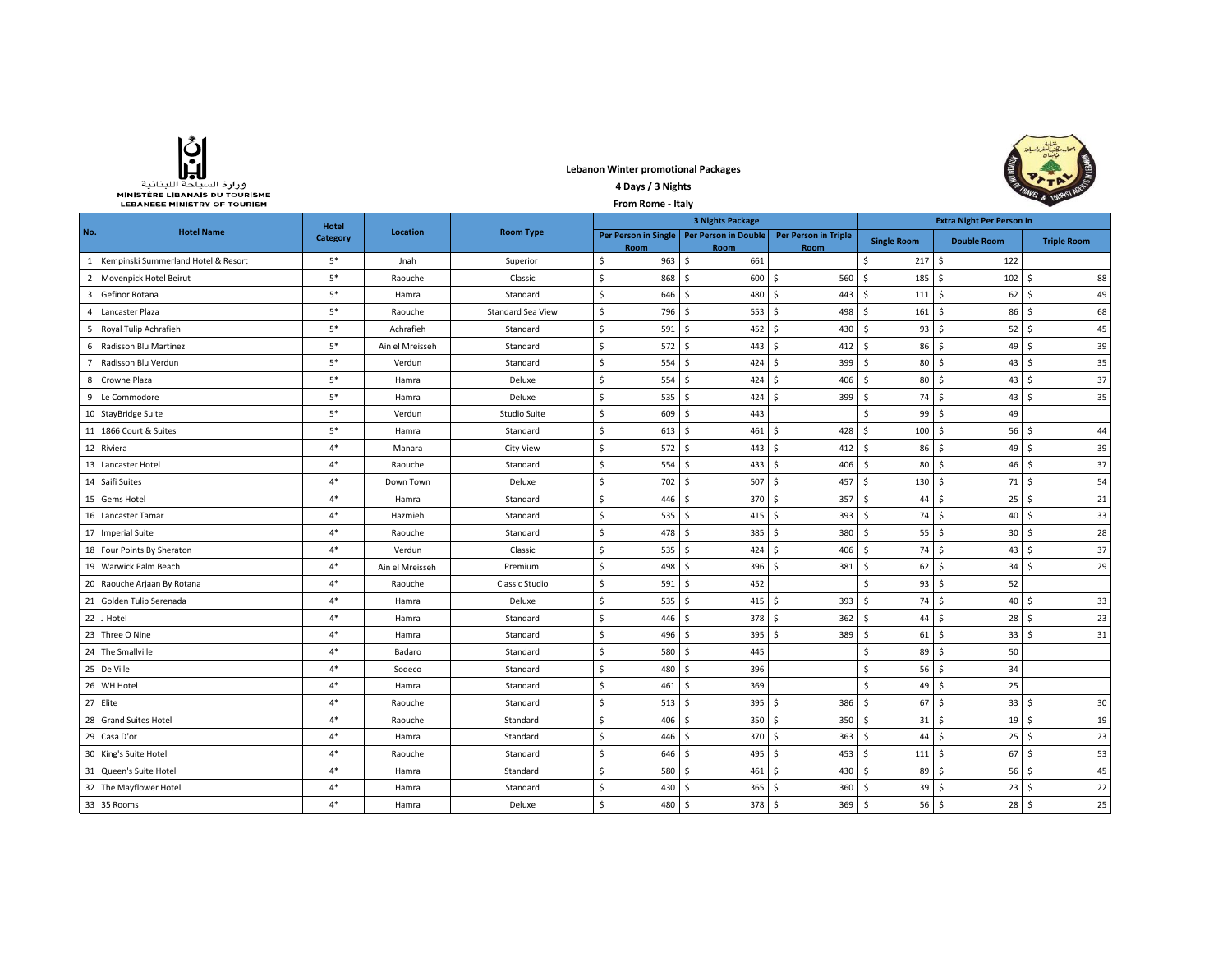| 34 Hilton Habtoor                               | $5*$ | Sin El Fil        | Guest Room                        | \$<br>720 | \$<br>517S           | 504                 | \$<br>$136 \quad $$  | 74         | 70<br>- Ś            |
|-------------------------------------------------|------|-------------------|-----------------------------------|-----------|----------------------|---------------------|----------------------|------------|----------------------|
| 35 The Cosmopolitan                             | $4*$ | Sin El Fil        | Deluxe                            | \$<br>461 | \$<br>378 \$         | 362                 | 49<br>\$             | 28<br>l \$ | -\$<br>23            |
| 36 Warwick Stone 55                             | $4*$ | Zalka             | Deluxe                            | \$<br>513 | \$<br>403 \$         | 398                 | Ŝ.<br>67             | l \$<br>36 | 34<br>-\$            |
| 37 Le Royal                                     | $5*$ | Dbayeh            | <b>Standard Sea View</b>          | \$<br>899 | Ś<br>587             | S.<br>554           | Ŝ.<br>191            | l \$<br>96 | $\mathsf{s}$<br>84   |
| 38 The Ray Hotel & Studios                      | $4*$ | Ain Saadeh        | Standard                          | 574<br>\$ | Ś<br>443             |                     | 62<br>Ŝ.             | 37<br>۱Ś.  |                      |
| 39<br>MonteVerde                                | $4*$ | MonteVerd         | <b>Standard Pool View</b>         | Ś<br>535  | Š.<br>424            |                     | <sub>S</sub><br>49   | l \$<br>31 |                      |
| 40<br>Al Bustan                                 | $5*$ | <b>Beit Mery</b>  | Loggia Room                       | Ś.<br>887 | 609<br>Ś             |                     | \$<br>167            | 93<br>S.   |                      |
| 41 Printania Palace                             | $5*$ | Broumana          | Standard                          | \$<br>620 | $465 - 5$<br>Ś       | 445                 | Ŝ.<br>78             | 44<br>۱Ś.  | 38<br><sup>5</sup>   |
| 42 Majestic Byblos Grand Hotel                  | $5*$ | <b>Byblos</b>     | Standard                          | Ś.<br>535 | Ś<br>4335            | 418                 | 62<br>-Ś             | 40<br>l S  | 35<br>-Ś             |
| 43 Byblos Sur Mer                               | $5*$ | Byblos            | Deluxe Sea View                   | Ś.<br>591 | S.<br>$452 \quad$ \$ | 424                 | Ŝ.<br>80 \$          | 46         | 37<br>- Ś            |
| 44 Regency Palace Adma                          | $5*$ | Adma              | Standard                          | \$<br>763 | \$<br>575S           | 523                 | $142 \quad$ \$<br>\$ | 89         | 72<br>-\$            |
| 45 Monte Boutique Casino                        | $5*$ | Jounieh           | Luxury                            | \$<br>597 | \$<br>$446 \pm 5$    | 436                 | Ŝ.<br>86             | l s<br>46  | 43<br>Ŝ.             |
| 46 Grey Pearl Suites                            | $5*$ | Jounieh           | Premium Sea / Mountain View       | Ś.<br>719 | Ś<br>$521 \quad $$   | 521                 | 127<br>\$            | 72<br>l s  | 72<br>-\$            |
| 47 Bel Azur                                     | $4*$ | Jounieh           | Standard                          | \$<br>504 | Š.<br>399 \$         | 406                 | 56<br>Ŝ.             | l \$<br>31 | 33<br>S.             |
| 48 Queens Land                                  | $4*$ | Jounieh           | Deluxe                            | \$<br>438 | Ś<br>365             | S.<br>368           | Ŝ.<br>33             | 19<br>l s  | 20<br>-Ś             |
| 49 Bay Inn                                      | $4*$ | Jounieh           | Deluxe                            | \$<br>438 | $365$ \$<br>Š.       | 368                 | $\mathsf{S}$<br>33   | l s<br>19  | 20<br>Ŝ.             |
| 50 Al Murjan Palace Hotel                       | $4*$ | Jounieh           | Deluxe                            | Ś<br>456  | 373S<br>Ś            | 379                 | Ŝ.<br>39             | 22<br>l \$ | 24<br>-\$            |
| 51 Reston                                       | $4*$ | Jounieh           | Deluxe Mountain View              | \$<br>521 | Ś.<br>407 \$         | 392                 | Ŝ.<br>61             | l \$<br>33 | 28<br>S.             |
| 52 Burj On Bay                                  | $4*$ | Jounieh           | Deluxe                            | \$<br>545 | Ś<br>418             | 398<br>$\mathsf{S}$ | 69<br>Ŝ.             | l s<br>37  | 30<br>Ŝ.             |
| 53 Bzommar Palace                               | $4*$ | Bzommar / Harissa | <b>Standard Mountain View</b>     | Ś<br>535  | Ś.<br>415            |                     | Ŝ.<br>62             | 34<br>۱Ś.  |                      |
| 54 InterContinental Mzaar Mountain Resort & Spa | $5*$ | Kfardebiane       | Standard (WeekDay)                | \$<br>770 | Ś<br>523             |                     | 128<br>\$            | 64<br>l S  |                      |
|                                                 |      |                   | Standard (WeekEnd)                | \$<br>854 | Ś.<br>565            |                     | \$<br>156            | l \$<br>78 |                      |
| 55 Scappa Resort                                | $4*$ | Ajaltoun          | Standard (WeekDay)                | \$<br>683 | Ś.<br>480            | Ŝ.<br>332           | 99<br>\$             | 49<br>۱Ś.  | 41<br>-S             |
|                                                 |      |                   | Standard (WeekEnd)                | \$<br>757 | \$<br>517S           | 332                 | \$<br>123            | l \$<br>62 | 49<br>- Ś            |
| 56 Lodge In Faraya                              | $4*$ | Faraya            | Standard                          | \$<br>794 | Ś.<br>554S           | 510                 | $136 \quad $$<br>\$  | 74         | 60<br>-\$            |
| 57 San Giorgio Hotel                            | $4*$ | Faraya            | Standard                          | \$<br>554 | Ś.<br>$415 - 5$      | 406                 | $56$ \$<br>\$        | 28         | 25<br>Ŝ              |
| 58 Le Pavé Ain Aar                              | $4*$ | Ain Aar           | Deluxe Urban View                 | \$<br>541 | Ś<br>446             |                     | <sub>S</sub><br>68   | 46<br>l s  |                      |
| 59 Cherry Blossom Boutique Hotel                | $4*$ | Bhamdoun          | <b>Standard Room Without View</b> | Ś<br>998  | 637<br>Ś.            | S.<br>610           | 220<br>Ŝ.            | l s<br>110 | 101<br><sup>\$</sup> |
| 60 Valley View                                  | $4*$ | Hammana           | Standard                          | \$<br>560 | Ś<br>436             |                     | 62<br>Ŝ.             | 37<br>۱Ś.  |                      |
| 61 Golden Tulip                                 | $4*$ | Aley              | Standard                          | Ś.<br>615 | Ś.<br>464            | Ŝ.<br>436           | 93<br>Ŝ.             | l \$<br>52 | 43<br>-Ś             |
| 62 Byout Ghalboun                               | $4*$ | Ghalboun          | Lavandre                          | \$<br>770 | Ś<br>523             |                     | Ŝ.<br>140            | 70<br>l \$ |                      |
| 63 Al Fundok                                    | $4*$ | Maasser Ech Chouf | Standard                          | \$<br>497 | Ś<br>$405 - 5$       | 393                 | Ŝ.<br>49             | l \$<br>31 | 27<br>- Ś            |
| 64 Bkerzay                                      |      |                   | Superior (WeekDay)                | \$<br>887 | Ś.<br>581 \$         | 536                 | Ŝ.<br>179            | 89<br>l \$ | 74<br>-\$            |
|                                                 | $4*$ | Chouf             | Superior (WeekEnd)                | \$<br>750 | \$<br>$513 \quad $$  | 491                 | $133 \quad $5$<br>\$ | 67         | 59<br>l\$            |